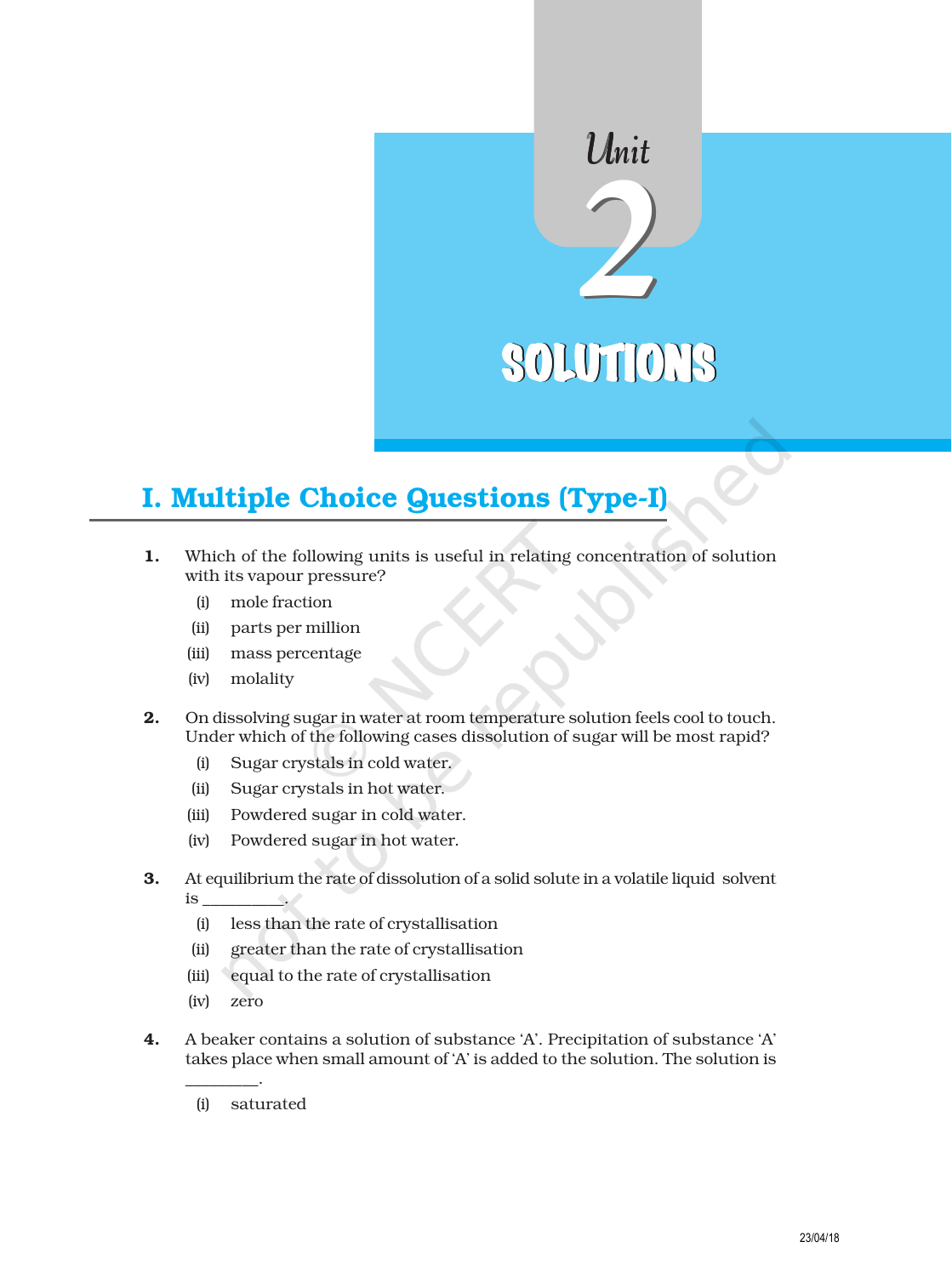- (ii) supersaturated
- (iii) unsaturated
- (iv) concentrated
- 5. Maximum amount of a solid solute that can be dissolved in a specified amount of a given liquid solvent does **not** depend upon
	- (i) Temperature
	- (ii) Nature of solute
	- (iii) Pressure
	- (iv) Nature of solvent
- 6. Low concentration of oxygen in the blood and tissues of people living at high altitude is due to \_\_\_\_\_\_\_\_\_\_\_\_.
	- (i) low temperature
	- (ii) low atmospheric pressure
	- (iii) high atmospheric pressure
	- (iv) both low temperature and high atmospheric pressure
- 7. Considering the formation, breaking and strength of hydrogen bond, predict which of the following mixtures will show a positive deviation from Raoult's law?
	- (i) Methanol and acetone.
	- (ii) Chloroform and acetone.
	- (iii) Nitric acid and water.
	- (iv) Phenol and aniline.
- 8. Colligative properties depend on
	- (i) the nature of the solute particles dissolved in solution.
	- (ii) the number of solute particles in solution.
	- (iii) the physical properties of the solute particles dissolved in solution.
	- (iv) the nature of solvent particles.
- 9. Which of the following aqueous solutions should have the highest boiling point?
	- (i) 1.0 M NaOH
	- (ii)  $1.0 M Na<sub>9</sub>SO<sub>4</sub>$
	- $(iii)$  1.0 M NH<sub>4</sub>NO<sub>3</sub>
	- $(iv) 1.0 M KNO<sub>3</sub>$
- 10. The unit of ebulioscopic constant is  $\equiv$ 
	- (i) K kg mol<sup>-1</sup> or K (molality)<sup>-1</sup>
	- (ii) mol kg  $K^{-1}$  or  $K^{-1}$ (molality)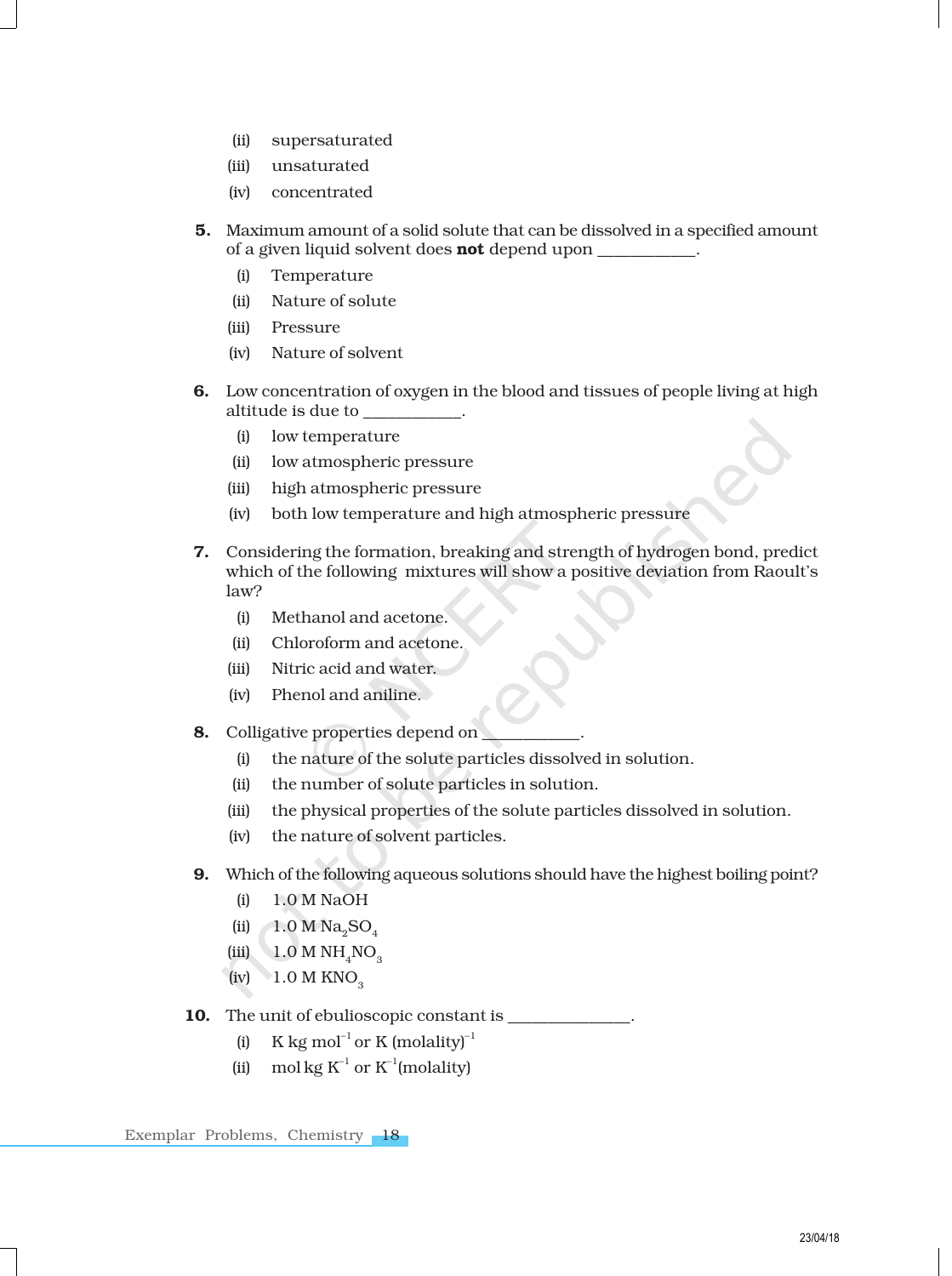- (iii) kg mol $^{-1}$  K $^{-1}$  or K $^{-1}$ (molality) $^{-1}$
- (iv) K mol  $kg^{-1}$  or K (molality)
- 11. In comparison to a 0.01 M solution of glucose, the depression in freezing point of a 0.01 M  $MgCl_2$  solution is \_\_\_\_\_\_\_\_\_\_\_.
	- (i) the same
	- (ii) about twice
	- (iii) about three times
	- (iv) about six times
- 12. An unripe mango placed in a concentrated salt solution to prepare pickle, shrivels because \_\_\_\_\_\_\_\_\_\_\_\_\_.
	- (i) it gains water due to osmosis.
	- (ii) it loses water due to reverse osmosis.
	- (iii) it gains water due to reverse osmosis.
	- (iv) it loses water due to osmosis.
- 13. At a given temperature, osmotic pressure of a concentrated solution of a substance
	- (i) is higher than that at a dilute solution.
	- (ii) is lower than that of a dilute solution.
	- (iii) is same as that of a dilute solution.
	- (iv) cannot be compared with osmotic pressure of dilute solution.
- 14. Which of the following statements is false?
	- (i) Two different solutions of sucrose of same molality prepared in different solvents will have the same depression in freezing point.
	- (ii) The osmotic pressure of a solution is given by the equation  $\Pi = CRT$ ( where C is the molarity of the solution).
	- (iii) Decreasing order of osmotic pressure for 0.01 M aqueous solutions of barium chloride, potassium chloride, acetic acid and sucrose is  $\mathrm{BaCl}_2$  > KCl > CH<sub>3</sub>COOH > sucrose.
	- (iv) According to Raoult's law, the vapour pressure exerted by a volatile component of a solution is directly proportional to its mole fraction in the solution.
- **15.** The values of Van't Hoff factors for KCl, NaCl and  $K_2SO_4$ , respectively, are
	- (i) 2, 2 and 2

 $\qquad \qquad \qquad \qquad$ 

- (ii) 2, 2 and 3
- $(iii)$  1, 1 and 2
- (iv) 1, 1 and 1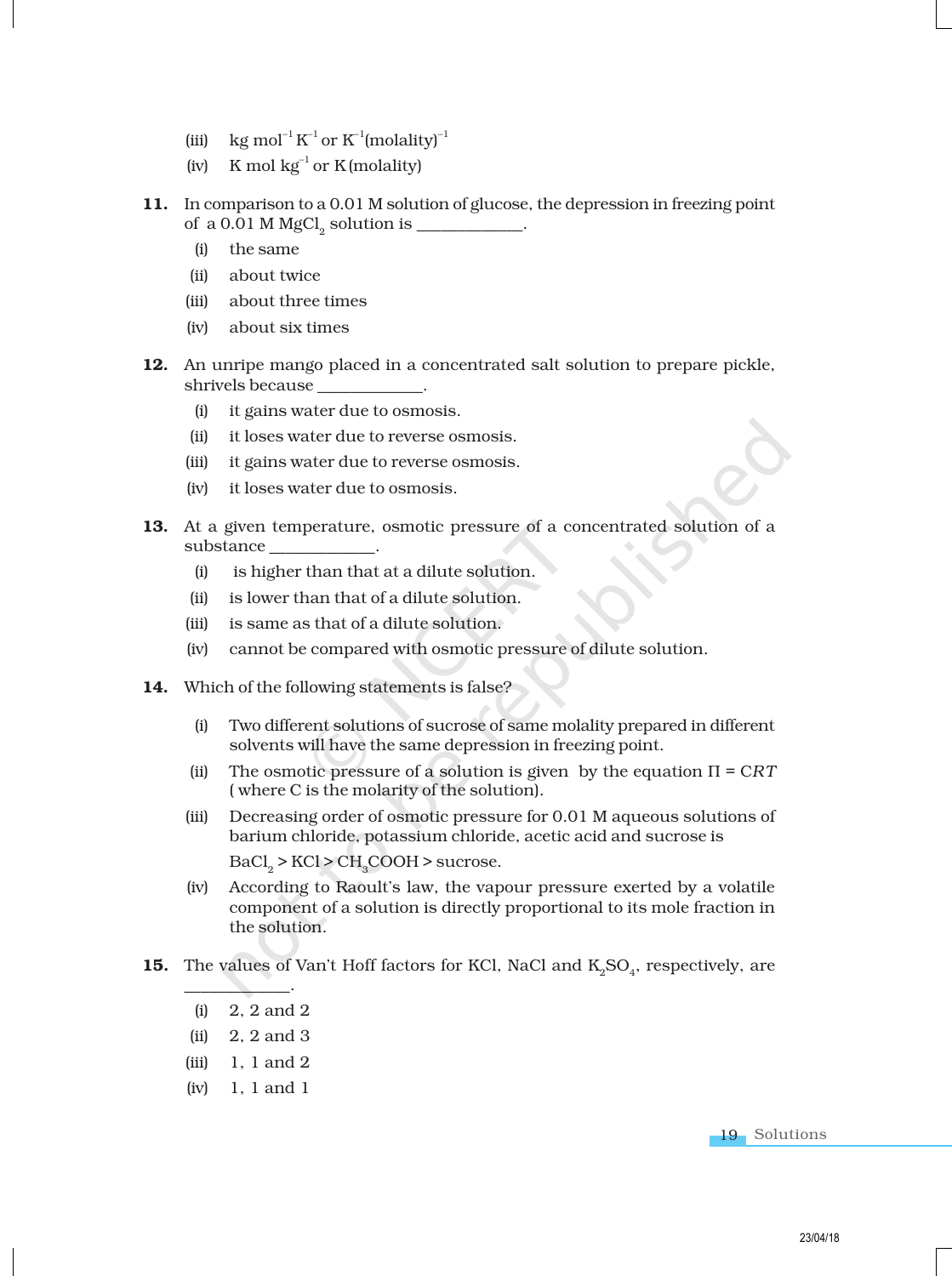- 16. Which of the following statements is **false**?
	- (i) Units of atmospheric pressure and osmotic pressure are the same.
	- (ii) In reverse osmosis, solvent molecules move through a semipermeable membrane from a region of lower concentration of solute to a region of higher concentration.
	- (iii) The value of molal depression constant depends on nature of solvent.
	- (iv) Relative lowering of vapour pressure, is a dimensionless quantity.
- **17.** Value of Henry's constant  $K_{\text{H}}$  \_\_\_\_\_\_\_\_\_.
	- (i) increases with increase in temperature.
	- (ii) decreases with increase in temperature.
	- (iii) remains constant.
	- (iv) first increases then decreases.
- **18.** The value of Henry's constant  $K_H$  is \_\_\_\_\_\_\_\_\_\_\_.
	- (i) greater for gases with higher solubility.
	- (ii) greater for gases with lower solubility.
	- (iii) constant for all gases.
	- (iv) not related to the solubility of gases.
- 19. Consider the Fig. 2.1 and mark the correct option.
	- (i) water will move from side (A) to side (B) if a pressure lower than osmotic pressure is applied on piston (B).
	- (ii) water will move from side (B) to side (A) if a pressure greater than osmotic pressure is applied on piston (B).
	- (iii) water will move from side (B) to side (A) if a pressure equal to osmotic pressure is applied on piston (B).
	- (iv) water will move from side (A) to side (B) if pressure equal to osmotic pressure is applied on piston (A).



- 20. We have three aqueous solutions of NaCl labelled as 'A', 'B' and 'C' with concentrations 0.1M, 0.01M and 0.001M, respectively. The value of van't Hoff factor for these solutions will be in the order\_\_\_\_\_\_.
	- (i)  $i_A < i_B < i_C$
	- (ii)  $i_A > i_B > i_C$
	- (iii)  $i_{A} = i_{B} = i_{C}$
	- (iv)  $i_A < i_B > i_C$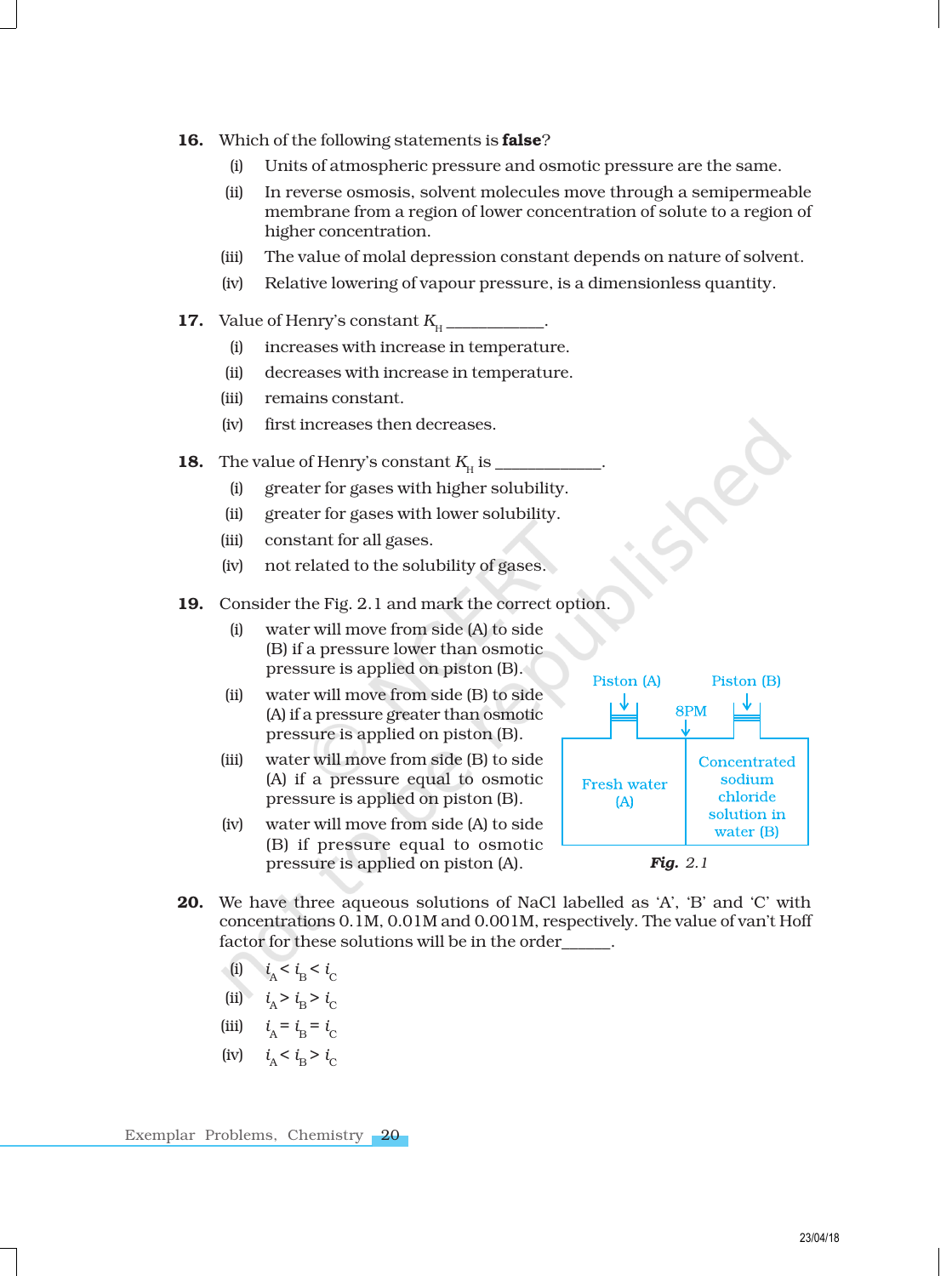21. On the basis of information given below mark the correct option.

### *Information:*

- (A) In bromoethane and chloroethane mixture intermolecular interactions of A–A and B–B type are nearly same as A–B type interactions.
- (B) In ethanol and acetone mixture A–A or B–B type intermolecular interactions are stronger than A–B type interactions.
- (C) In chloroform and acetone mixture A–A or B–B type intermolecular interactions are weaker than A–B type interactions.
- (i) Solution (B) and (C) will follow Raoult's law.
- (ii) Solution (A) will follow Raoult's law.
- (iii) Solution (B) will show negative deviation from Raoult's law.
- (iv) Solution (C) will show positive deviation from Raoult's law.
- 22. Two beakers of capacity 500 mL were taken. One of these beakers, labelled as "A", was filled with 400 mL water whereas the beaker labelled "B" was filled with 400 mL of 2 M solution of NaCl. At the same temperature both the beakers were placed in closed containers of same material and same capacity as shown in Fig. 2.2.



At a given temperature, which of the following statement is correct about the vapour pressure of pure water and that of NaCl solution.

- (i) vapour pressure in container (A) is more than that in container (B).
- (ii) vapour pressure in container (A) is less than that in container (B).
- (iii) vapour pressure is equal in both the containers.
- (iv) vapour pressure in container (B) is twice the vapour pressure in container (A).
- 23. If two liquids A and B form minimum boiling azeotrope at some specific composition then \_\_\_\_\_\_\_\_\_\_\_\_\_\_\_.
	- (i) A–B interactions are stronger than those between A–A or B–B.
	- (ii) vapour pressure of solution increases because more number of molecules of liquids A and B can escape from the solution.
	- (iii) vapour pressure of solution decreases because less number of molecules of only one of the liquids escape from the solution.
	- (iv) A–B interactions are weaker than those between A–A or B–B.
- 24. 4L of 0.02 M aqueous solution of NaCl was diluted by adding one litre of water. The molality of the resultant solution is
	- (i) 0.004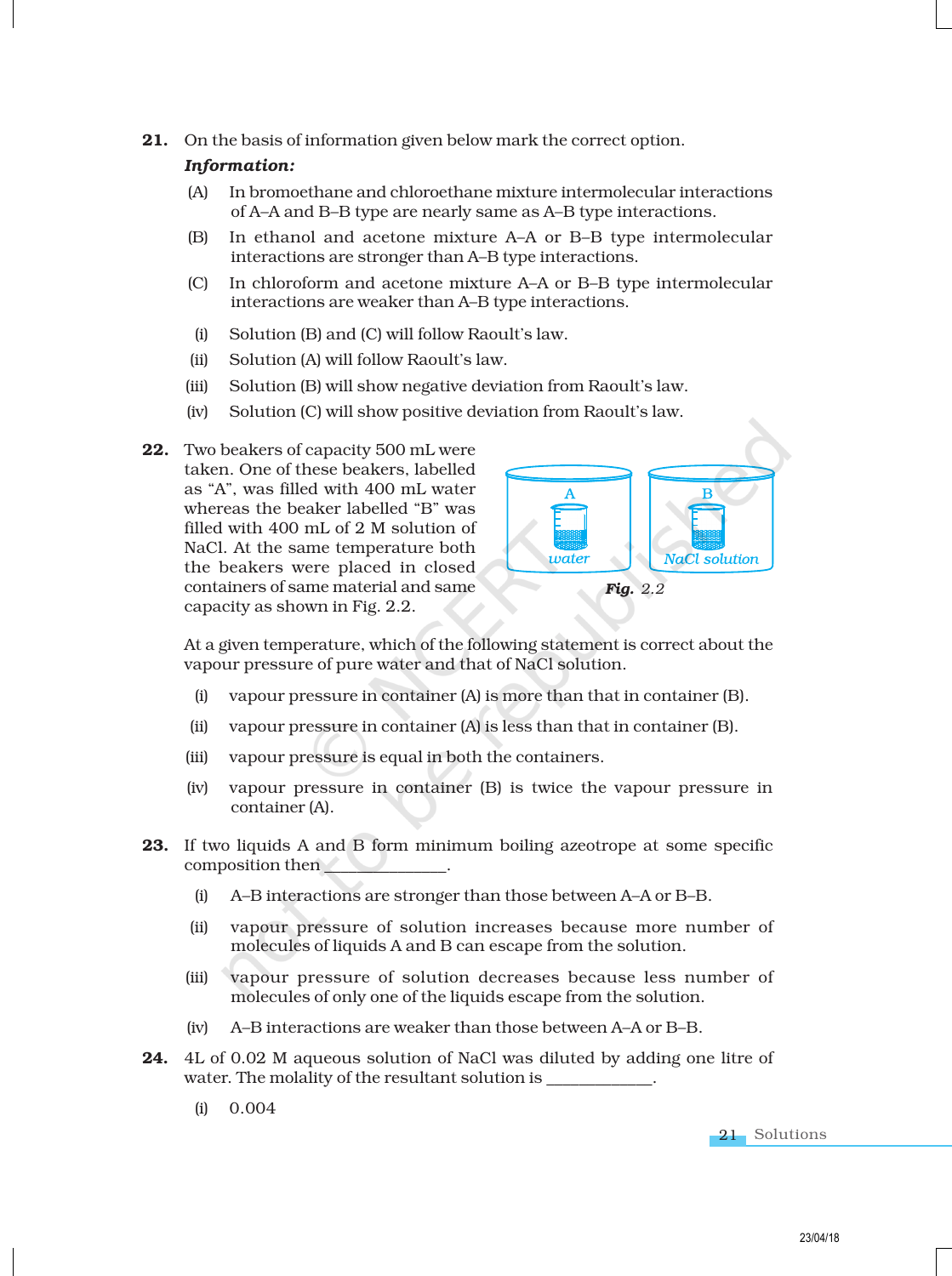- (ii) 0.008
- (iii) 0.012
- (iv) 0.016
- 25. On the basis of information given below mark the correct option.

*Information :* On adding acetone to methanol some of the hydrogen bonds between methanol molecules break.

- (i) At specific composition methanol-acetone mixture will form minimum boiling azeotrope and will show positive deviation from Raoult's law.
- (ii) At specific composition methanol-acetone mixture forms maximum boiling azeotrope and will show positive deviation from Raoult's law.
- (iii) At specific composition methanol-acetone mixture will form minimum boiling azeotrope and will show negative deviation from Raoult's law.
- (iv) At specific composition methanol-acetone mixture will form maximum boiling azeotrope and will show negative deviation from Raoult's law.
- **26.**  $K_{\rm H}$  value for Ar(g), CO<sub>2</sub>(g), HCHO (g) and CH<sub>4</sub>(g) are 40.39, 1.67, 1.83×10<sup>-5</sup> and 0.413 respectively.

Arrange these gases in the order of their increasing solubility.

- (i)  $HCHO < CH<sub>4</sub> < CO<sub>2</sub> < Ar$
- (ii)  $HCHO < CO_2 < CH_4 < Ar$
- (iii)  $\text{Ar} < \text{CO}_2 < \text{CH}_4 < \text{HCHO}$
- (iv)  $\text{Ar} < \text{CH}_4 < \text{CO}_2 < \text{HCHO}$

## II. Multiple Choice Questions (Type-II)

### Note : In the following questions two or more options may be correct.

27. Which of the following factor (s) affect the solubility of a gaseous solute in the fixed volume of liquid solvent?

(a) nature of solute (b) temperature (c) pressure

- (i) (a) and (c) at constant T
- (ii) (a) and (b) at constant P
- (iii) (b) and (c) only
- (iv) (c) only
- 28. Intermolecular forces between two benzene molecules are nearly of same strength as those between two toluene molecules. For a mixture of benzene and toluene, which of the following are **not** true?
	- (i)  $\Delta_{\text{mix}} H =$ zero
	- (ii)  $\Delta_{mix} V =$ zero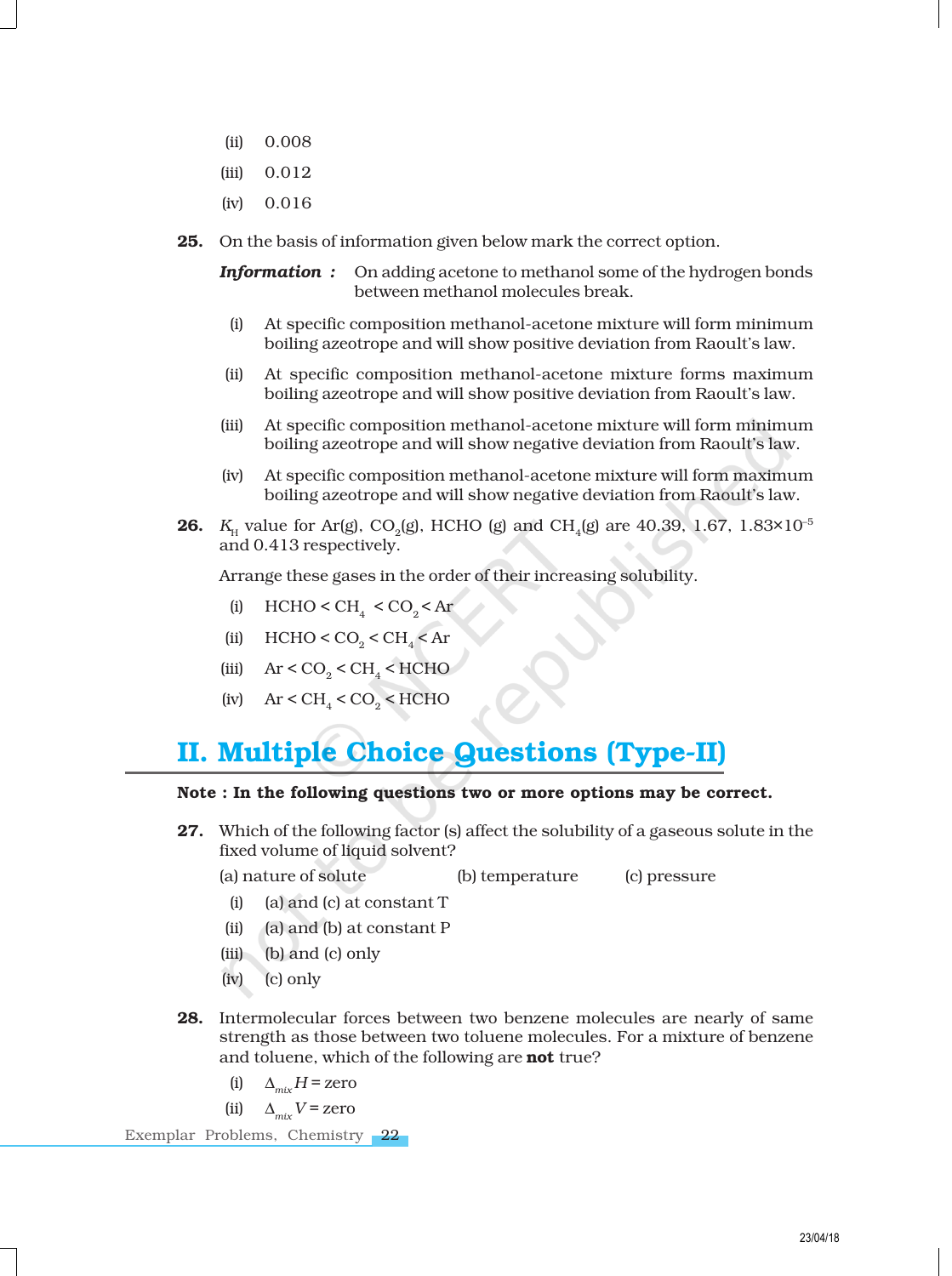- (iii) These will form minimum boiling azeotrope.
- (iv) These will not form ideal solution.
- 29. Relative lowering of vapour pressure is a colligative property because
	- (i) It depends on the concentration of a non electrolyte solute in solution and does not depend on the nature of the solute molecules.
	- (ii) It depends on number of particles of electrolyte solute in solution and does not depend on the nature of the solute particles.
	- (iii) It depends on the concentration of a non electrolyte solute in solution as well as on the nature of the solute molecules.
	- (iv) It depends on the concentration of an electrolyte or nonelectrolyte solute in solution as well as on the nature of solute molecules.

#### **30.** Van't Hoff factor *i* is given by the expression  $\Box$

(i) 
$$
i = \frac{\text{Normal molar mass}}{\text{Abnormal molar mass}}
$$

(ii) 
$$
i = \frac{\text{Abnormal molar mass}}{\text{Normal molar mass}}
$$

(iii) 
$$
i = \frac{\text{Observed colligative property}}{\text{Calculated colligative property}}
$$

(iv) 
$$
i = \frac{\text{Calculated colligative property}}{\text{Observed colligative property}}
$$

- **31.** Isotonic solutions must have the same
	- (i) solute

\_\_\_\_\_\_\_\_\_\_\_\_\_.

- (ii) density
- (iii) elevation in boiling point
- (iv) depression in freezing point
- 32. Which of the following binary mixtures will have same composition in liquid and vapour phase?
	- (i) Benzene Toluene
	- (ii) Water-Nitric acid
	- (iii) Water-Ethanol
	- (iv) *n*-Hexane *n*-Heptane
- 33. In isotonic solutions \_\_\_\_\_\_\_\_\_\_\_\_\_\_\_\_.
	- (i) solute and solvent both are same.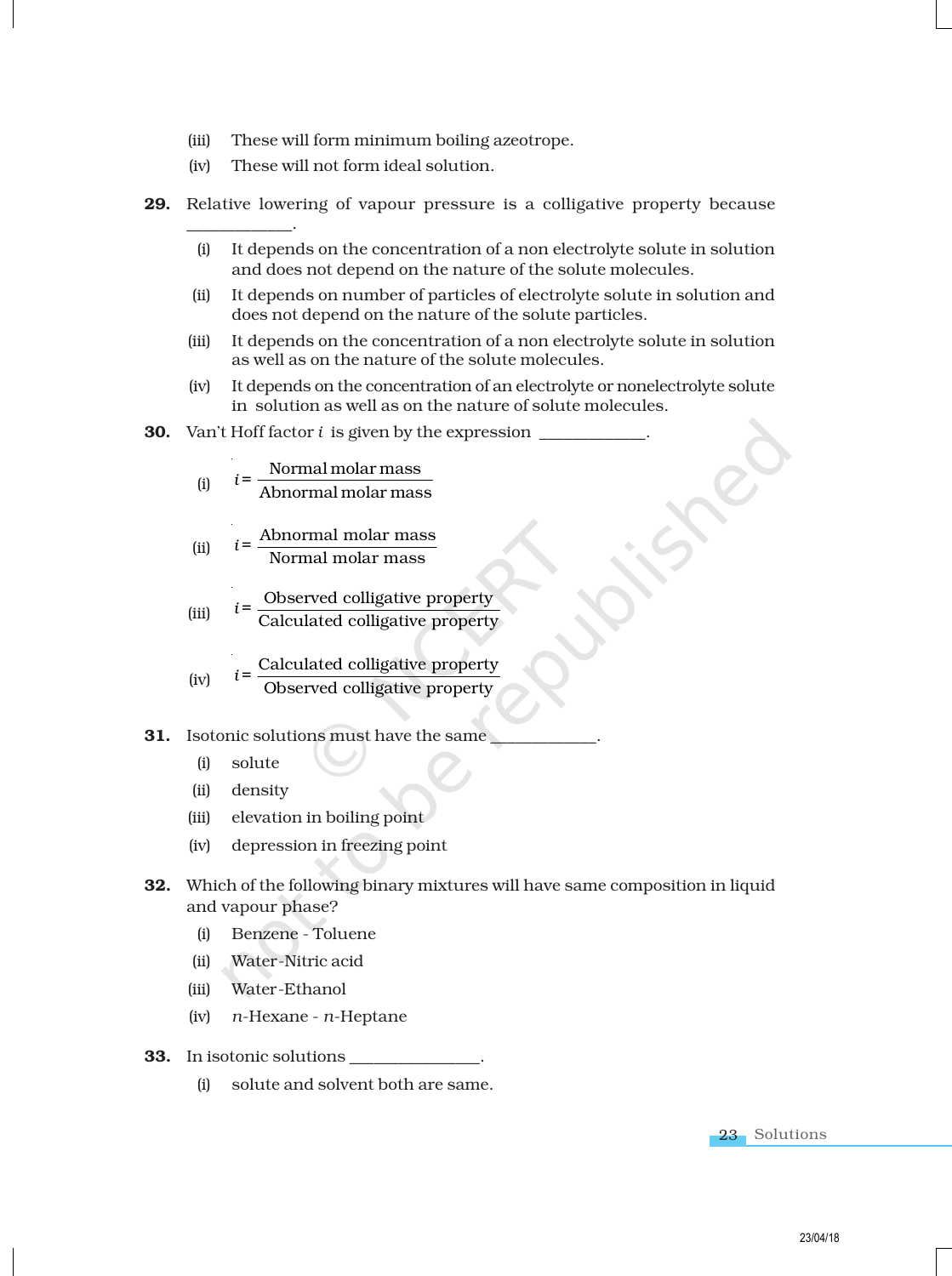- (ii) osmotic pressure is same.
- (iii) solute and solvent may or may not be same.
- (iv) solute is always same solvent may be different.
- 34. For a binary ideal liquid solution, the variation in total vapour pressure versus composition of solution is given by which of the curves?



### **35.** Colligative properties are observed when

- (i) a non volatile solid is dissolved in a volatile liquid.
- (ii) a non volatile liquid is dissolved in another volatile liquid.
- (iii) a gas is dissolved in non volatile liquid.
- (iv) a volatile liquid is dissolved in another volatile liquid.

### III. Short Answer Type

- 36. Components of a binary mixture of two liquids A and B were being separated by distillation. After some time separation of components stopped and composition of vapour phase became same as that of liquid phase. Both the components started coming in the distillate. Explain why this happened.
- 37. Explain why on addition of 1 mol of NaCl to 1 litre of water, the boiling point of water increases, while addition of 1 mol of methyl alcohol to one litre of water decreases its boiling point.
- 38. Explain the solubility rule "like dissolves like" in terms of intermolecular forces that exist in solutions.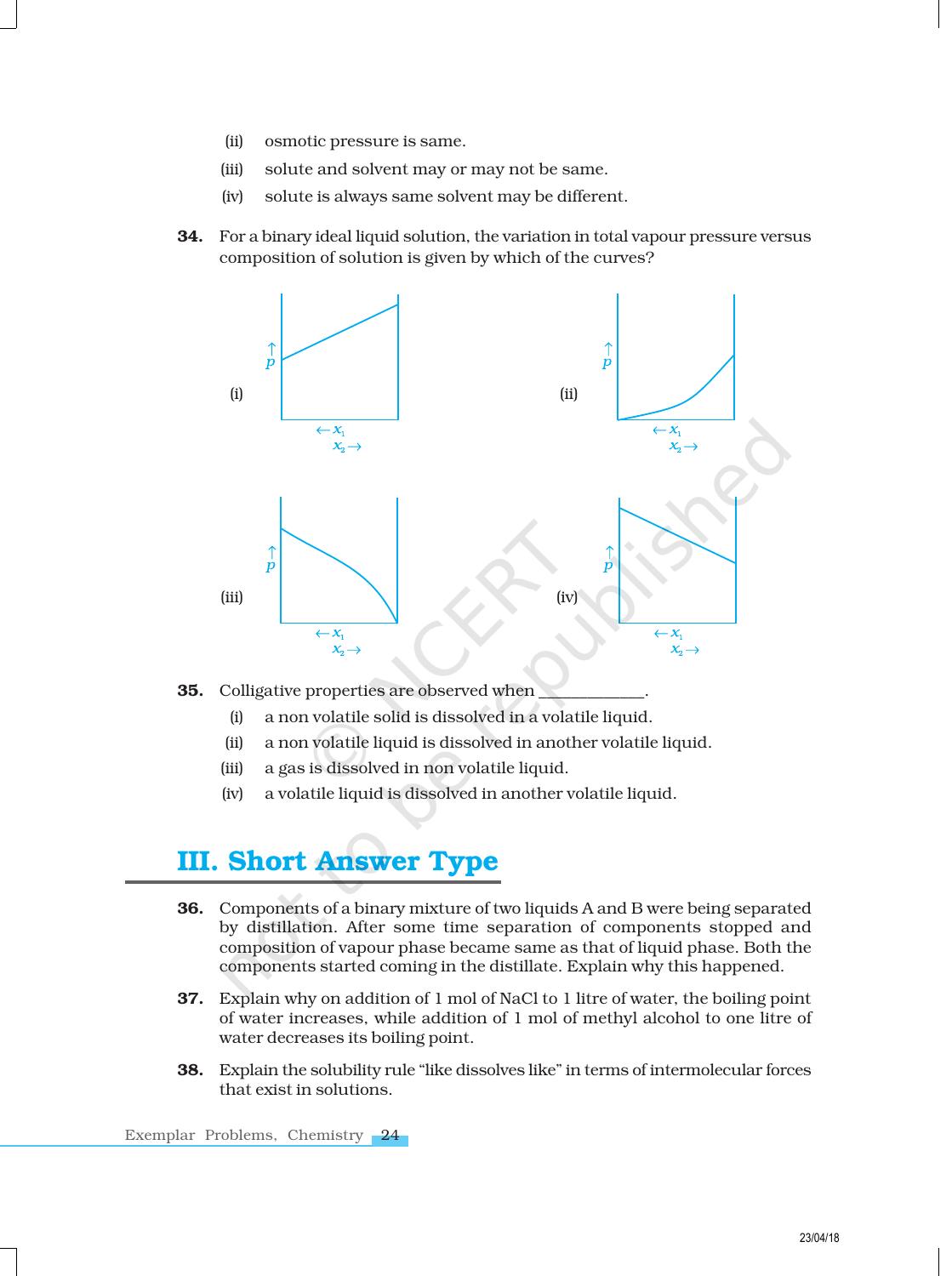- 39. Concentration terms such as mass percentage, ppm, mole fraction and molality are independent of temperature, however molarity is a function of temperature. Explain.
- **40.** What is the significance of Henry's Law constant  $K_{\text{H}}$ ?
- 41. Why are aquatic species more comfortable in cold water in comparison to warm water?
- **42.** (a) Explain the following phenomena with the help of Henry's law.
	- (i) Painful condition known as bends.
	- (ii) Feeling of weakness and discomfort in breathing at high altitude.
	- (b) Why soda water bottle kept at room temperature fizzes on opening?
- **43.** Why is the vapour pressure of an aqueous solution of glucose lower than that of water?
- 44. How does sprinkling of salt help in clearing the snow covered roads in hilly areas? Explain the phenomenon involved in the process.
- 45. What is "semi permeable membrane"?
- 46. Give an example of a material used for making semipermeable membrane for carrying out reverse osmosis.

### IV. Matching Type

### Note : In the following questions match the items given in Column I and Column II.

47. Match the items given in Column I and Column II.

|       | Column I                  |     | Column II                                                                                                                              |
|-------|---------------------------|-----|----------------------------------------------------------------------------------------------------------------------------------------|
| (i)   | Saturated solution        | (a) | Solution having same osmotic<br>pressure at a given temperature as<br>that of given solution.                                          |
| (ii)  | <b>Binary solution</b>    | (b) | A solution whose osmotic pressure<br>is less than that of another.                                                                     |
| (iii) | Isotonic solution         | (c) | Solution with two components.                                                                                                          |
| (iv)  | <b>Hypotonic solution</b> | (d) | A solution which contains maximum<br>amount of solute that can be<br>dissolved in a given amount of<br>solvent at a given temperature. |
| (v)   | Solid solution            | (e) | A solution whose osmotic pressure<br>is more than that of another.                                                                     |
| (vi)  | Hypertonic solution       | (f) | A solution in solid phase.                                                                                                             |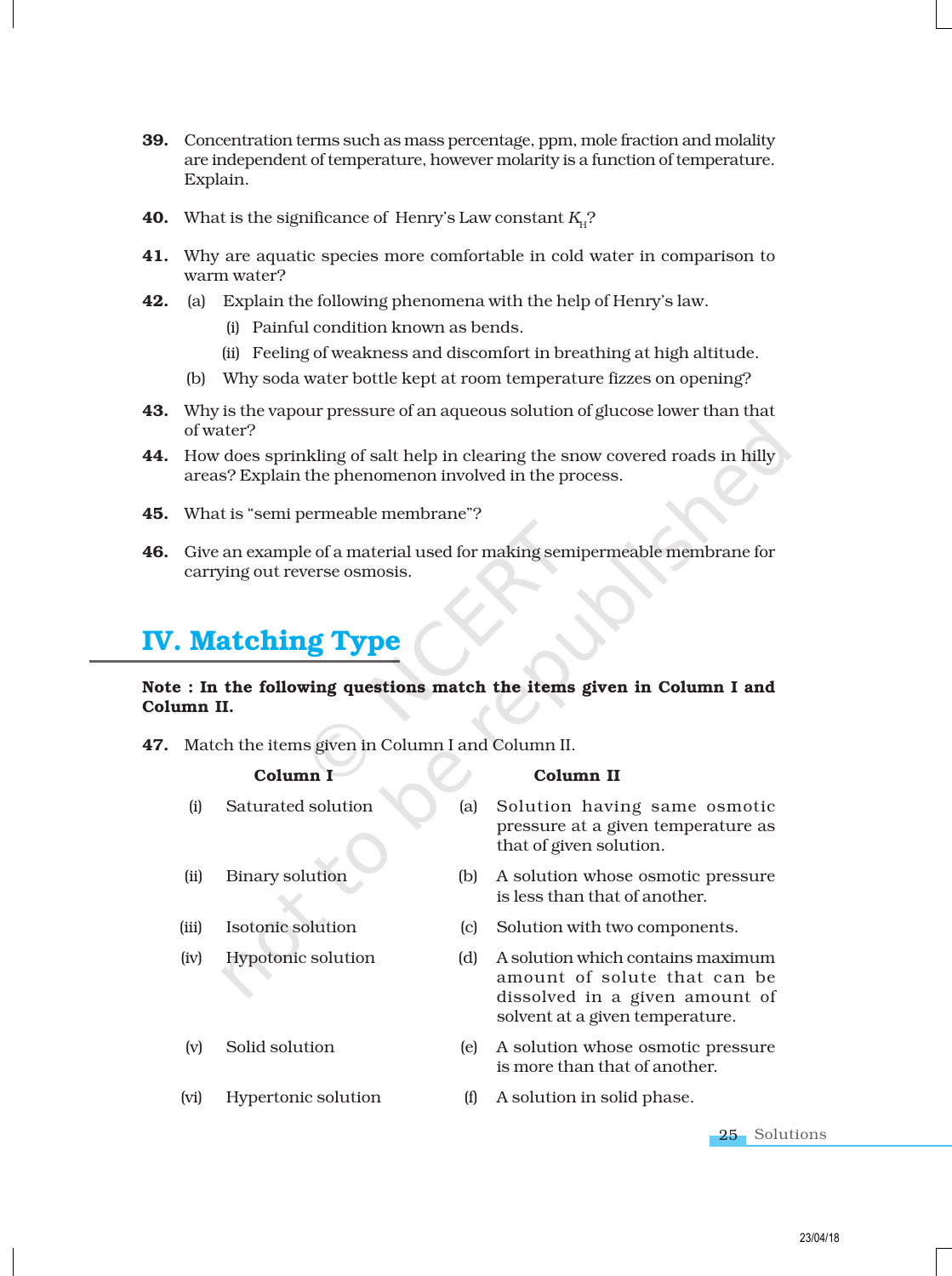| 48. |          | Match the items given in Column I with the type of solutions given in Column II. |     |     |                                                                        |  |  |
|-----|----------|----------------------------------------------------------------------------------|-----|-----|------------------------------------------------------------------------|--|--|
|     | Column I |                                                                                  |     |     | Column II                                                              |  |  |
|     | (i)      | Soda water                                                                       |     | (a) | A solution of gas in solid                                             |  |  |
|     | (ii)     | Sugar solution                                                                   |     | (b) | A solution of gas in gas                                               |  |  |
|     | (iii)    | German silver                                                                    |     | (c) | A solution of solid in liquid                                          |  |  |
|     | (iv)     | Air                                                                              |     | (d) | A solution of solid in solid                                           |  |  |
|     | (v)      | Hydrogen gas in palladium                                                        |     | (e) | A solution of gas in liquid                                            |  |  |
|     |          |                                                                                  |     | (f) | A solution of liquid in solid                                          |  |  |
| 49. |          |                                                                                  |     |     | Match the laws given in Column I with expresions given in Column II.   |  |  |
|     |          | Column I                                                                         |     |     | Column II                                                              |  |  |
|     | (i)      | Raoult's law                                                                     |     |     | $\Delta T_f$ = K <sub>m</sub><br>(a)                                   |  |  |
|     | (ii)     | Henry's law                                                                      |     |     | $\Pi = CRT$<br>(b)                                                     |  |  |
|     | (iii)    | Elevation of boiling point                                                       |     |     | (c) $p = x_1 p_1^{\circ} + x_2 p_2^{\circ}$                            |  |  |
|     | (iv)     | Depression in freezing point                                                     |     |     | (d) $\Delta T_b = K_b$ m                                               |  |  |
|     | (v)      | Osmotic pressure                                                                 |     |     | (e) $p = K_{\text{H}} x$                                               |  |  |
| 50. |          |                                                                                  |     |     | Match the terms given in Column I with expressions given in Column II. |  |  |
|     | Column I |                                                                                  |     |     | Column II                                                              |  |  |
|     |          |                                                                                  |     |     |                                                                        |  |  |
|     |          |                                                                                  |     |     |                                                                        |  |  |
|     |          |                                                                                  |     |     | Number of moles of the                                                 |  |  |
|     | (i)      | Mass percentage                                                                  | (a) |     | solute component<br>Volume of solution in litres                       |  |  |
|     |          |                                                                                  |     |     |                                                                        |  |  |
|     | (ii)     | Volume percentage                                                                | (b) |     | Number of moles of a component<br>Total number of moles of             |  |  |
|     |          |                                                                                  |     |     | all the components                                                     |  |  |
|     |          |                                                                                  |     |     |                                                                        |  |  |
|     |          |                                                                                  |     |     | Volume of the solute component                                         |  |  |
|     | (iii)    | Mole fraction                                                                    | (c) |     | in solution<br>-×100<br>Total volume of solution                       |  |  |
|     |          |                                                                                  |     |     |                                                                        |  |  |
|     |          |                                                                                  |     |     | Mass of the solute component                                           |  |  |
|     | (iv)     | Molality                                                                         | (d) |     | in solution<br>$-\times100$<br>Total mass of the solution              |  |  |
|     |          |                                                                                  |     |     |                                                                        |  |  |
|     |          |                                                                                  |     |     | Number of moles of the solute<br>components                            |  |  |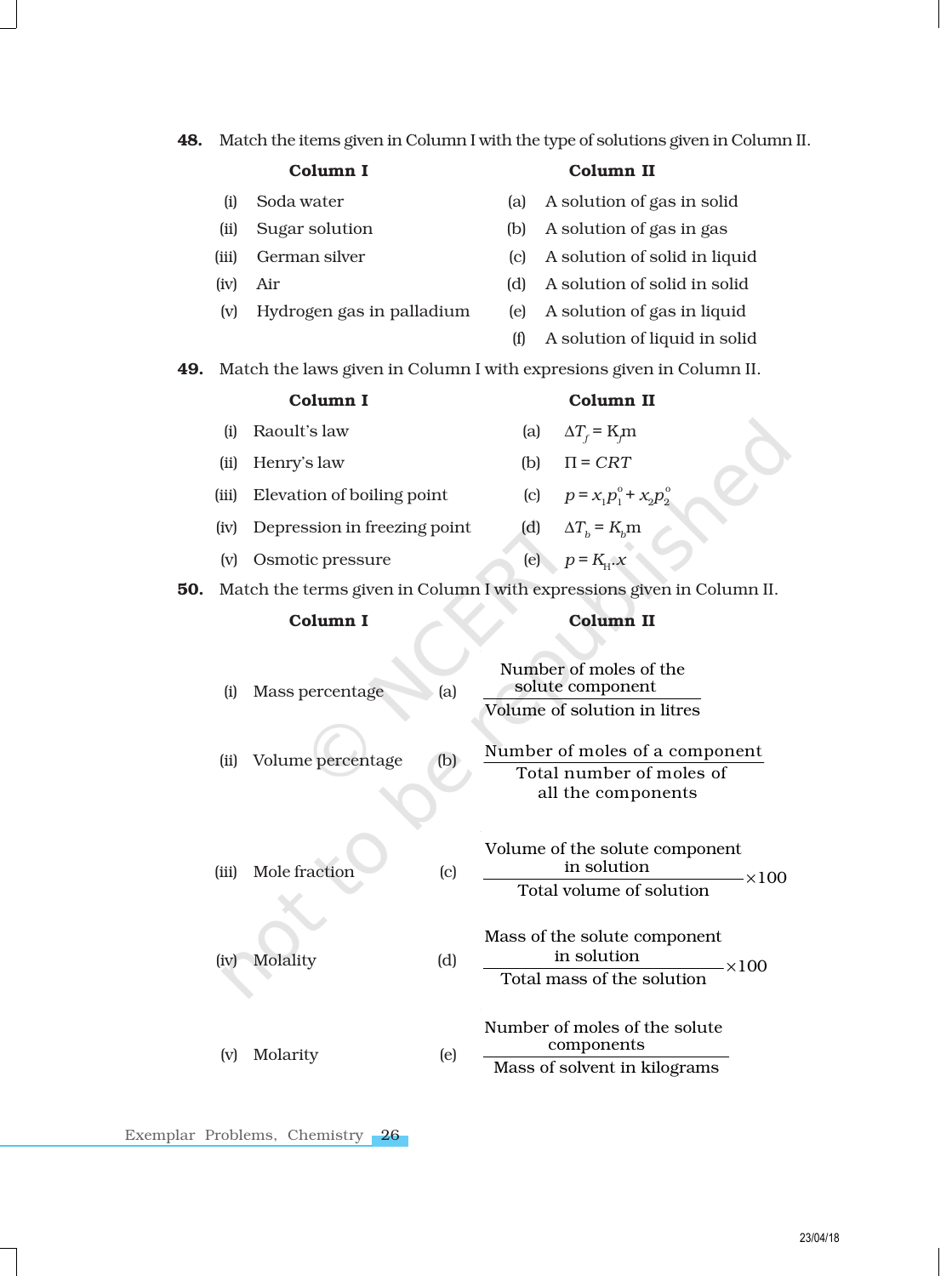# V. Assertion and Reason Type

### Note : In the following questions a statement of assertion followed by a statement of reason is given. Choose the correct answer out of the following choices.

- (i) Assertion and reason both are correct statements and reason is correct explanation for assertion.
- (ii) Assertion and reason both are correct statements but reason is not correct explanation for assertion.
- (iii) Assertion is correct statement but reason is wrong statement.
- (iv) Assertion and reason both are incorrect statements.
- (v) Assertion is wrong statement but reason is correct statement.
- **51. Assertion** : Molarity of a solution in liquid state changes with temperature. **Reason** : The volume of a solution changes with change in temperature. **52. Assertion** : When methyl alcohol is added to water, boiling point of water increases. **Reason** : When a volatile solute is added to a volatile solvent elevation in boiling point is observed. **53. Assertion** : When NaCl is added to water a depression in freezing point is observed. **Reason** : The lowering of vapour pressure of a solution causes depression in the freezing point. **54.** Assertion : When a solution is separated from the pure solvent by a semipermeable membrane, the solvent molecules pass through it from pure solvent side to the solution side. **Reason** : Diffusion of solvent occurs from a region of high concentration solution to a region of low concentration solution.

# VI. Long Answer Type

- 55. Define the following modes of expressing the concentration of a solution. Which of these modes are independent of temperature and why?
	- (i) w/w (mass percentage) (v) *x* (mole fraction)
	- (ii) *V*/*V* (volume percentage) (vi) M (Molarity)
	- (iii) w/V (mass by volume percentage) (vii) m (Molality)
	- (iv) ppm. (parts per million)
- 56. Using Raoult's law explain how the total vapour pressure over the solution is related to mole fraction of components in the following solutions.

(i) CHCl<sub>3</sub> (*l*) and CH<sub>2</sub>Cl<sub>2</sub> (*ii*)  $\text{NaCl}(s)$  and  $\text{H}_2\text{O}(l)$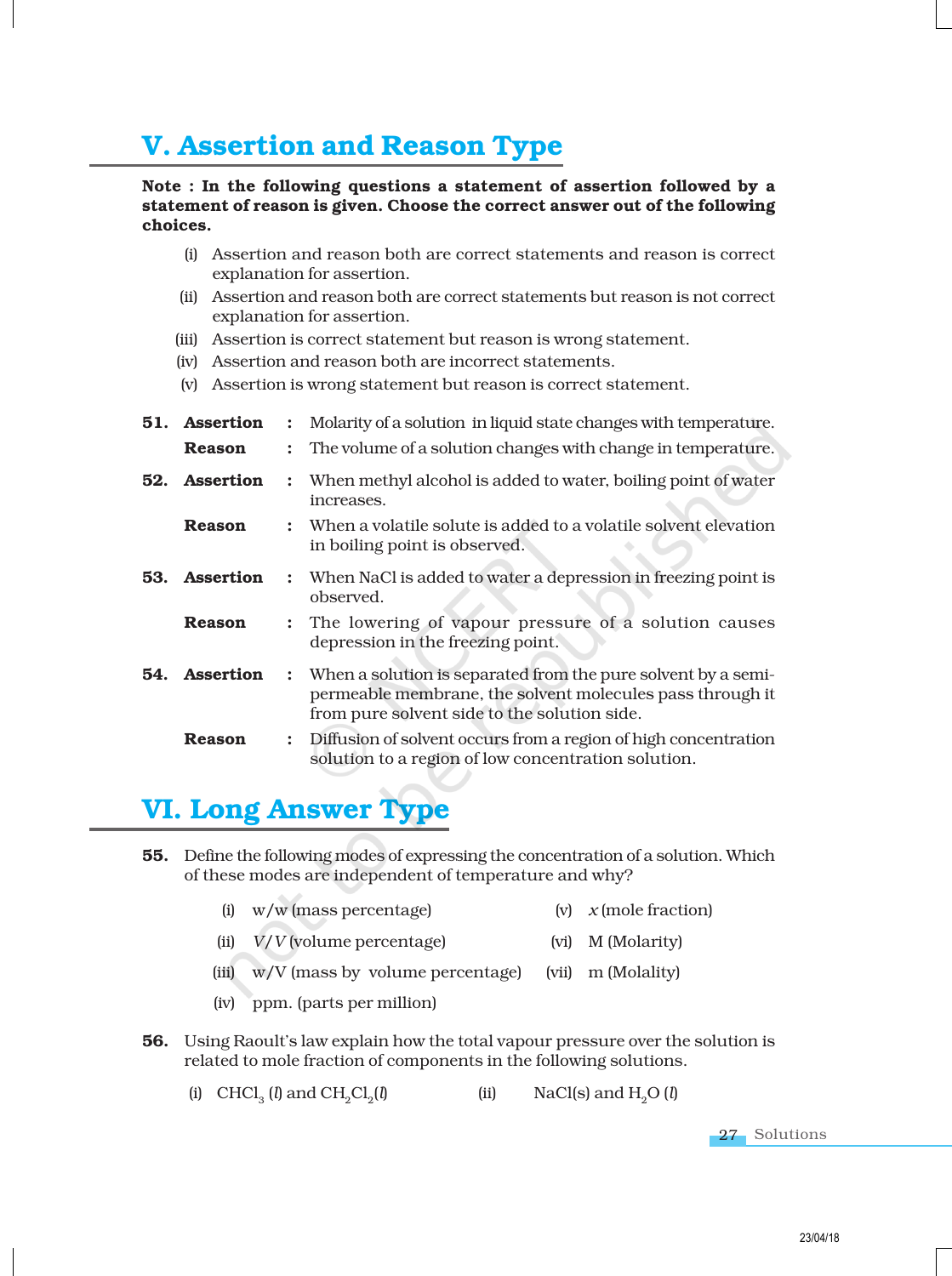- 57. Explain the terms ideal and non-ideal solutions in the light of forces of interactions operating between molecules in liquid solutions.
- 58. Why is it not possible to obtain pure ethanol by fractional distillation? What general name is given to binary mixtures which show deviation from Raoult's law and whose components cannot be separated by fractional distillation. How many types of such mixtures are there?
- 59. When kept in water, raisin swells in size. Name and explain the phenomenon involved with the help of a diagram. Give three applications of the phenomenon.
- 60. Discuss biological and industrial importance of osmosis.
- 61. How can you remove the hard calcium carbonate layer of the egg without damaging its semiprermiable membrane? Can this egg be inserted into a bottle with a narrow neck without distorting its shape? Explain the process involved.
- 62. Why is the mass determined by measuring a colligative property in case of some solutes abnormal ? Discuss it with the help of Van't Hoff factor.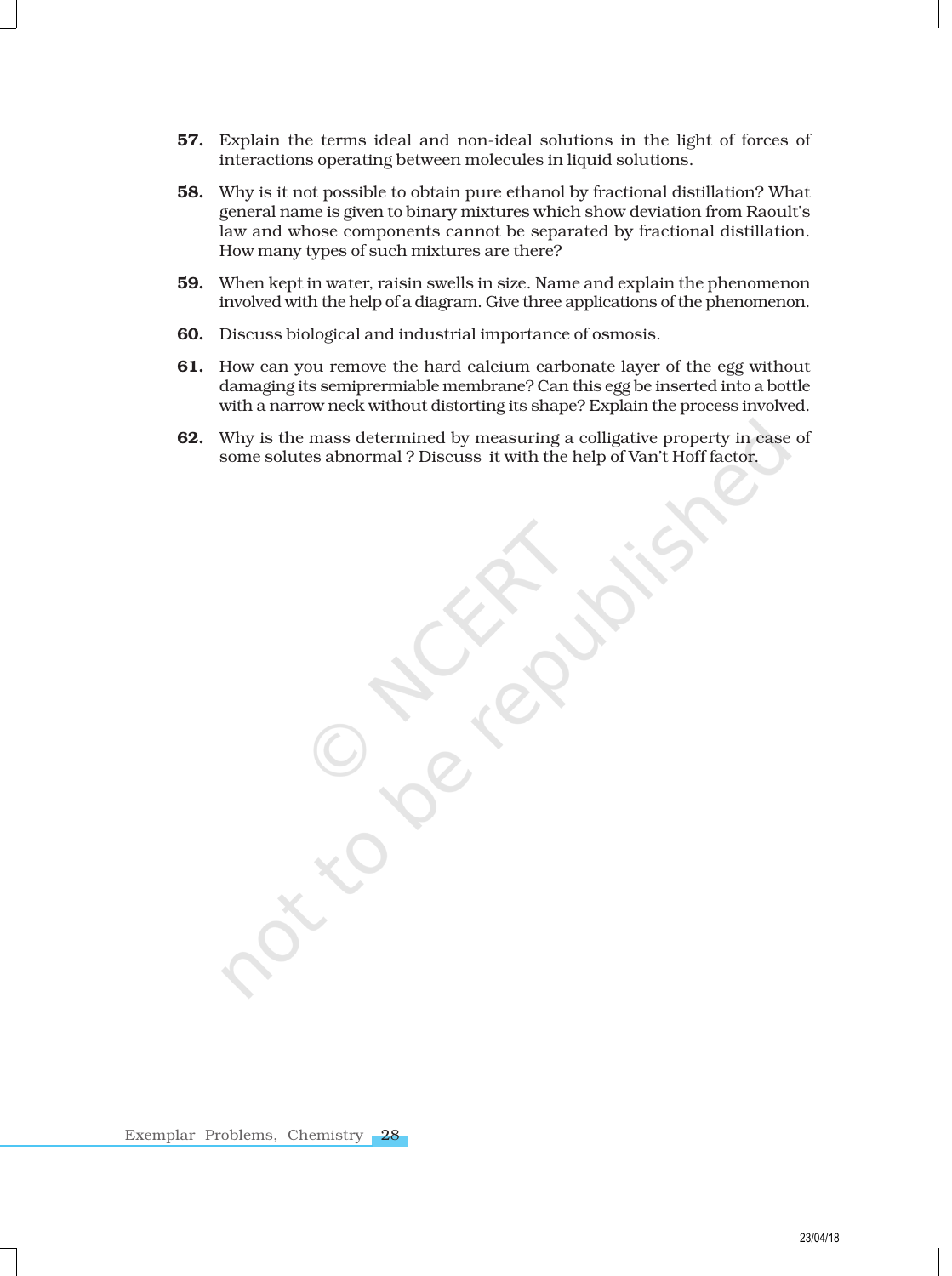### ANSWERS

### *I. Multiple Choice Questions (Type-I)*

- 4. (ii), [Hint : If added substance dissolves, the solution is unsaturated. If it does not dissolve solution is saturated. If precipitation occurs solution is supersaturated.]
- 5. (iii)

|  |  | 6. (ii), [ <b>Hint</b> : Body temperature of human beings remains constant.] |  |  |
|--|--|------------------------------------------------------------------------------|--|--|
|  |  |                                                                              |  |  |

| 7. (i)     | 8. (ii)     | 9. (ii)    | 10. (i)   | $11.$ (iii) | 12. $(iv)$ |
|------------|-------------|------------|-----------|-------------|------------|
| 13. (i)    | 14. (i)     | 15. $(ii)$ | 16. (ii)  | 17. (i)     | 18. (ii)   |
| $19.$ (ii) | $20.$ (iii) | 21. (ii)   | $22.$ (i) | 23. (i)     | 24. (iv)   |
| $25.$ (ii) | 26. (iii)   |            |           |             |            |

### *II. Multiple Choice Questions (Type-II)*

| $27.$ (i), (ii)   | 28. (iii), (iv) | $29. (i)$ , $(ii)$ | $30. (i)$ , $(iii)$ | 31. (ii), (iii) |
|-------------------|-----------------|--------------------|---------------------|-----------------|
| $32.$ (ii), (iii) | 33. (ii), (iii) | $34. (i)$ , $(iv)$ | 35. (i), (ii)       |                 |

### *III. Short Answer Type*

- 36. Since both the components are appearing in the distillate and composition of liquid and vapour is same, this shows that liquids have formed azeotropic mixture and hence cannot be separated at this stage by distillation.
- 37. NaCl is a non volatile solute, therefore, addition of NaCl to water lowers the vapour pressure of water. As a result boiling point of water increases. Methyl alcohol on the other hand is more volatile than water, therefore its addition increases, the total vapour pressure over the solution and a decrease in boiling point of water results.
- 38. A substance (solute) dissolves in a solvent if intermolecular interactions are similar in both the components; for example, polar solutes dissolve in polar solvents and non polar solutes in non polar solvents thus we can say "like dissolves like".
- 39. Molarity of a solution is defined as the number of moles of solute dissolved in one litre of solution. Since volume depends on temperature and undergoes a change with change in temperature, the molarity will also change with change in temperature. On the other hand, mass does not change with change in temperature, as a result other concentration terms given in the question remain unchanged by changing temperature. According to the definition of all these terms, mass of the solvent used for making the solution is related to the mass of solute.
- $40.$  Higher the value of Henry's law constant  $K_{\!\scriptscriptstyle H^{1}}$ , the lower is the solubility of the gas in the liquid.
- 41. At a given pressure the solubility of oxygen in water increases with decrease in temperature. Presence of more oxygen at lower temperature makes the aquatic species more comfortable in cold water.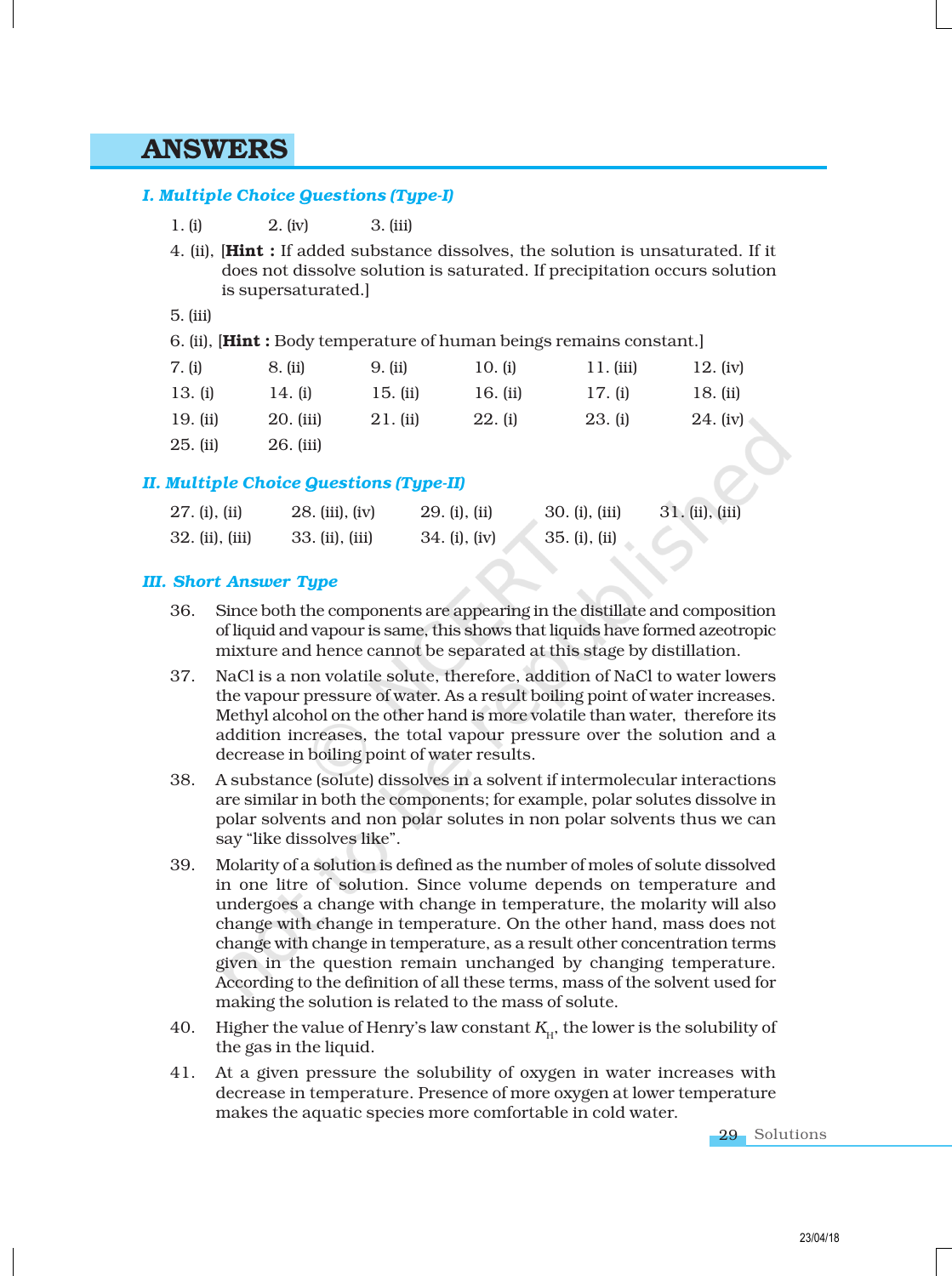- 42. Refer to the NCERT textbook for Class XII.
- 43. In pure liquid water the entire surface of liquid is occupied by the molecules of water. When a non volatile solute, for example glucose is dissolved in water, the fraction of surface covered by the solvent molecules gets reduced because some positions are occupied by glucose molecules. As a result number of solvent molecules escaping from the surface also gets reduced, consequently the vapour pressure of aqueous solution of glucose is reduced.
- 44. When salt is spread over snow covered roads, snow starts melting from the surface because of the depression in freezing point of water and it helps in clearing the roads.
- 45. Continuous sheets or films (natural or synthetic) which contain a network of submicroscopic holes or pores through which small solvent molecules like water can pass; but the passage of bigger molecules of solute is hindered, are known as semi permeable membrane.
- 46. Cellulose acetate.

### *IV. Matching Type*

|  |                                                                          | 47. (i) $\rightarrow$ (d) (ii) $\rightarrow$ (c) (iii) $\rightarrow$ (a) (iv) $\rightarrow$ (b) (v) $\rightarrow$ (f) (vi) $\rightarrow$ (e) |  |
|--|--------------------------------------------------------------------------|----------------------------------------------------------------------------------------------------------------------------------------------|--|
|  | 48. (i) $\rightarrow$ (e) (ii) $\rightarrow$ (c) (iii) $\rightarrow$ (d) | $(iv) \rightarrow (b)$ $(v) \rightarrow (a)$                                                                                                 |  |
|  |                                                                          | 49. (i) $\rightarrow$ (c) (ii) $\rightarrow$ (e) (iii) $\rightarrow$ (d) (iv) $\rightarrow$ (a) (v) $\rightarrow$ (b)                        |  |
|  |                                                                          | 50. (i) $\rightarrow$ (d) (ii) $\rightarrow$ (c) (iii) $\rightarrow$ (b) (iv) $\rightarrow$ (e) (v) $\rightarrow$ (a)                        |  |

#### *V. Assertion and Reason Type*

51. (i) 52. (iv) 53. (i) 54. (ii)

### *VI. Long Answer Type*

- 55. Refer to NCERT textbook for Class XII.
- 56. Hint : Discuss the following formulas
	- (i) for a binary solution having both components as volatile liquids, the total pressure will be

$$
p = p_1 = x_1 p_1^0 + x_2 p_2^0
$$
  
=  $x_1 p_1^0 + (1 - x_1) p_2^0$   
=  $(p_1^0 - p_2^0) x_1 + p_2^0$ 

- *p* = total vapour pressure
- *p*1 = partial vapour pressure of component 1
- $p_{2}$  = partial vapour pressure of component 2.
- (ii) For a solution containing non-volatile solute, the Raoult's law is applicable only to vaporisable component (1) and total vapour pressure is written as

$$
p = p_{1} = x_{1}p_{1}^{0}
$$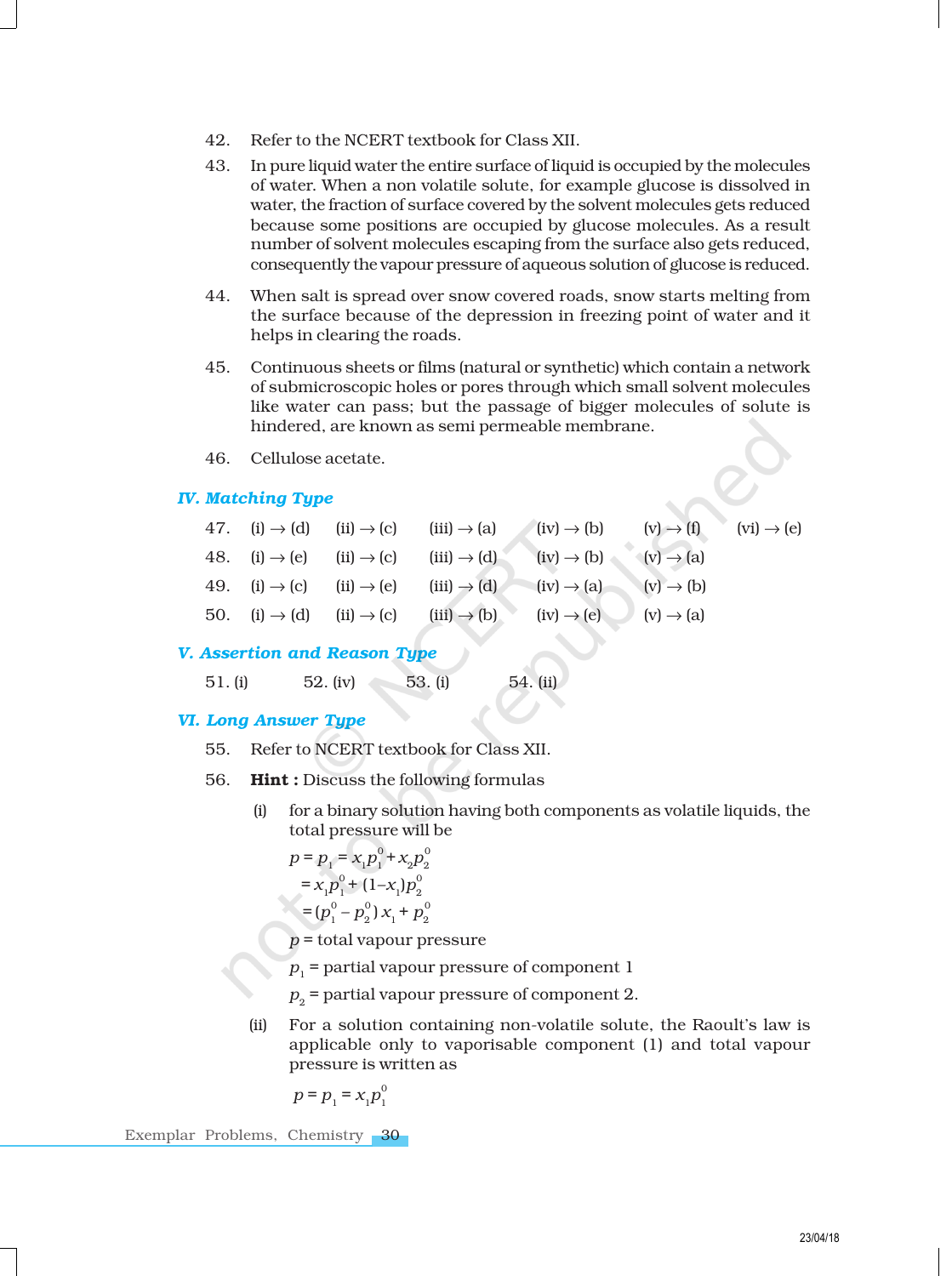- 57. Refer to page 45 of NCERT textbook for Class XII.
- 58. See page 46 of NCERT textbook for Class XII.
- 59. **[Hint :** Explain it with the help of a diagram (Fig. 2.3) illustrating the osmosis of water into raisin.]
- 60. Hint : The process of osmosis is of immense biological and industrial importance as is evident from the following examples :
	- (i) Movement of water from soil into plant roots and subsequently into upper portion of the plant is partly due to osmosis.



*Fig.* 2.3

- (ii) Preservation of meat against bacterial action by adding salt.
- (iii) Preservation of fruits against bacterial action by adding sugar. Bacterium in canned fruit loses water through the process of osmosis, shrivels and dies.
- (iv) Reverse osmosis is used for desalination of water.
- 61. Hint :



62. Certain compounds when dissolved in suitable solvents either dissociate or associate.

For example ethanoic acid dimerises in benzene due to hydrogen bonding, while in water, it dissociates and forms ions. As a result the number of chemical species in solution increases or decreases as compared to the number of chemical species of solute added to form the solution. Since the magnitude of colligative property depends on the number of solute particles, it is expected that the molar mass determined on the basis of